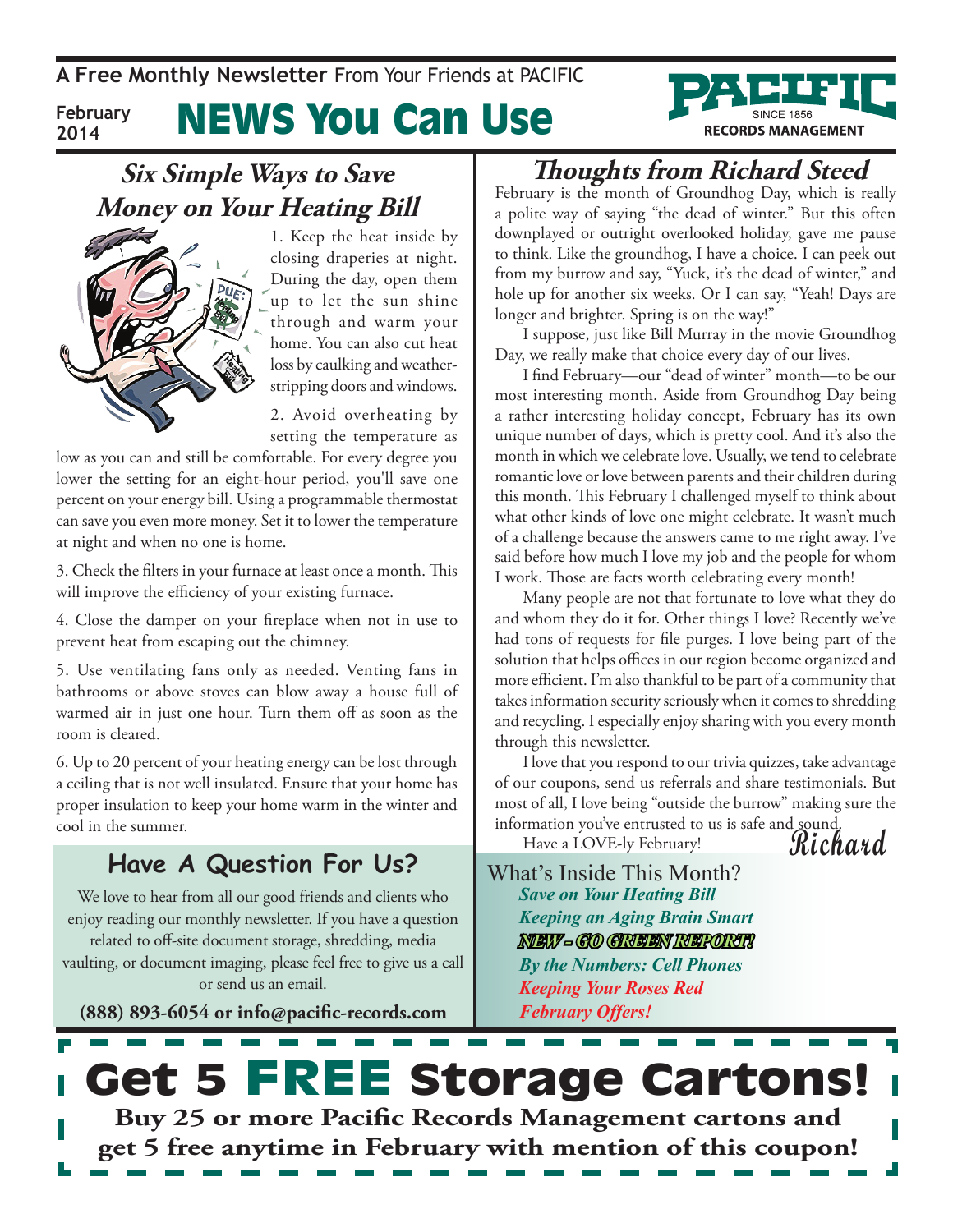## **Keeping an Aging Brain Smart**

As you get older, it is important to keep your brain healthy



while you are also taking care of your bodily health. Stimulating brain activities can help reduce the risk of depression, Alzheimer's disease, and other memory problems. Here are some easy ways to work your brain:

#### **Learn something new**

Take a class at an adult education center or a local college, pick up an instrument and get some private lessons, or even read books that you normally might not be inclined to choose. It is never too late to learn a new skill or acquire new knowledge. Many museums offer seminars on art history, ancient civilizations, and new findings in science and art. Attending individual classes or even better, enrolling in a series of classes, can give you a new outlet for learning.

#### **Get good sleep**

A tired brain does not work well. Sleeping gives your brain a chance to relax and process the events of the day. A recent study by researchers at the University of Arizona reveals that as you age, your brain has more difficulty forming short term memories during sleep. These memories are the key to remembering what you did each day. To combat this, it is important to get at least eight hours of sleep each night, especially sleep that is deep and resting. If you are having trouble getting to sleep or staying asleep, talk with your doctor.

### **Write**

Writing is a great activity that stimulates several parts of the brain. Researchers have found that handwriting is better than using a keyboard to write, as this stimulates areas of the brain that deal with thinking, language, and memory. Writing fiction, journaling, or composing a note to a friend is a good way to work your brain. Doing word puzzles and games is also stimulating to the brain. Although there are many options for using technology to play these types of brain games, using paper and pencil is still the best way to work those areas of the brain that can decline with age.

## **A Day Off Work**

 A man went to see his supervisor in his office. "Boss," he said, "my wife is wanting to get some big projects done at the house tomorrow—cleaning the attic, moving some furniture, and getting the yard cleaned up. She told me she can't do it all alone and needs some help."

"I can't give you the day off," his boss replied. "We're shorthanded, and I need you here!"

"Thanks, boss," said the man. "I knew I could count on you!"

### **February Holidays and Events**

1 Take your Child to the Library Day 1-7 African Heritage and Health Week 2 Groundhog Day 3-7 International Networking Week 4 African-American Coaches Day 5 Digital Learning Day 7 Wave All Your Fingers at Your Neighbors Day 7-14 Congenital Heart Defect Awareness Week 8 Laugh and Get Rich Day 9 Read in the Bathtub Day 9-15 Freelance Writers Appreciation Week 10-16 Random Acts of Kindness Week 11 Get Out Your Guitar Day 11 Satisfied Staying Single Day 13 Employee Legal Awareness Day 14 Saint Valentine's Day 15 Susan B. Anthony Day 16-22 National Engineers Week 17 Presidents' Day 18 Single-Taking Day 20 World Day for Social Justice 21 International Mother Language Day 22 World Sword Swallowers Day 23 Curling is Cool Day 25 World Spay Day 26 Inconvenience Yourself Day 27 National Chili Day 28 Floral Design Day 28 National Tooth Fairy Day

### **February is also . . .**

Worldwide Renaissance of the Heart Month AMD/Low Vision Awareness Month International Boost Self-Esteem Month International Expect Success Month Bake for Family Fun Month Beat the Heat Month Fabulous Florida Strawberry Month Library Lovers Month Marfan Syndrome Awareness Month Plant the Seeds of Greatness Month Return Shopping Carts to the Supermarket Month Spay/Neuter Awareness Month Spunky Old Broads Month Wise Health Care Consumer Month Youth Leadership Month National Bird-Feeding Month National Black History Month National Cherry Month National Mend a Broken Heart Month

The material contained in this newsletter is for informational purposes only and is based upon sources believed to be reliable and authoritative; however, it has not been independently verified by us. This newsletter should not be construed as offering professional advice. For guidance on a specific matter, please consult a qualified professional.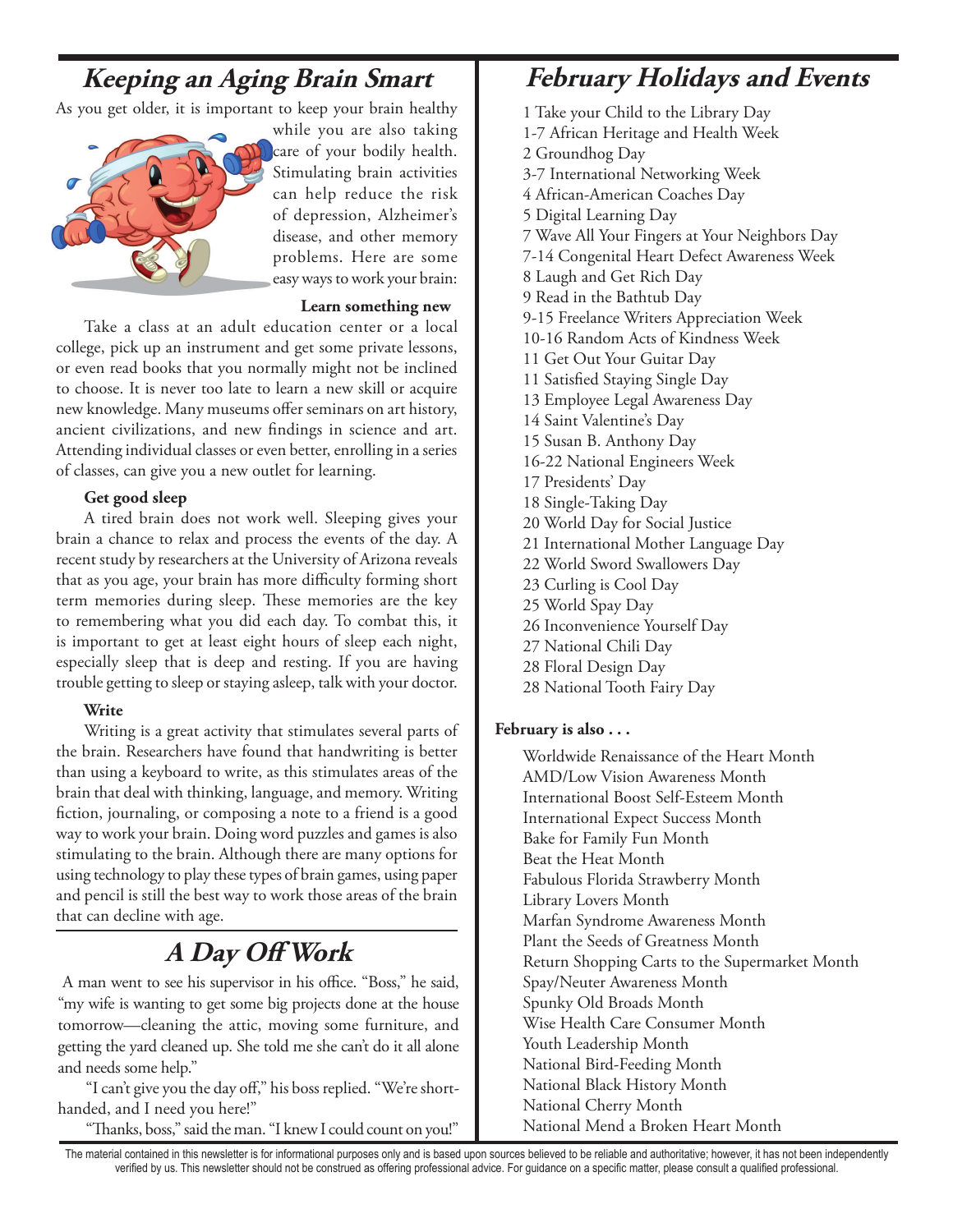# PacBlog

## **Document Scanning and Enterprise Content Management: Shared Objectives**

PacBlog is the monthly web log of Pacific Records Storage To read this month's installment, please click the title below.

[http://pacific-records.com/document-scanning-enterprise](http://pacific-records.com/document-scanning-enterprise-content-management-shared-objectives)[content-management-shared-objectives](http://pacific-records.com/document-scanning-enterprise-content-management-shared-objectives)

You may also access the PacBlog at the URL below. There you will find this month's installment along with archives of previous installments.

**<http://pacific-records.com/category/pacnews>**

## **By the Numbers: Cell Phones**

- • About 91 percent of American adults own a cell phone, with almost half of those owning a smartphone.
- Around 57 percent of all American adults use their phone to access the Internet, with 34 percent of those using their phone more than any other device to go online.
- • 67 percent of cell phone users check their phone for messages, calls, or alerts—even when they did not hear their phone ring or vibrate.

### **Do You Want To Win A \$25 VISA Gift Card?**



Each month we'll give you a new challenge of some type. All those who reply with a correct answer are eligible to win. At the end of the month we'll draw a lucky name.

Here is this month's challenge:

Two people were in a completely sealed room. Then there were three people. How?

**Last Month's Answer to:** *Jamie placed 21 kittens in 4 boxes, each box containing an odd number of kittens. How did he do this?* **Jamie filled 3 boxes with 7 kittens each and**

**then placed those 3 boxes inside the 4th box.**

Email your answer to **info@pacific-records.com Last month's Winner: Ron Kepner St Joseph's Medical Center**

### **February Service Awards**

Celebrating Pacific Employee Anniversaries

**18 years** Lori Ornellas

**16 years** Tony Silva

**14 years** Ellen Clare

 **8 years** Justine Brown

**8 years** Jim Fensel

**2 years** Israel Lopez

*The greatest thing in the world is to know how to be self-sufficient.*

*— Michel de Montaigne*



# 3 months FREE secure Destruction service

*Get 3 months of free Secure Destruction service when you sign up for a new Secure Destruction account with a one-year agreement. Just mention this coupon! Email info@pacific-records.com for more information.*